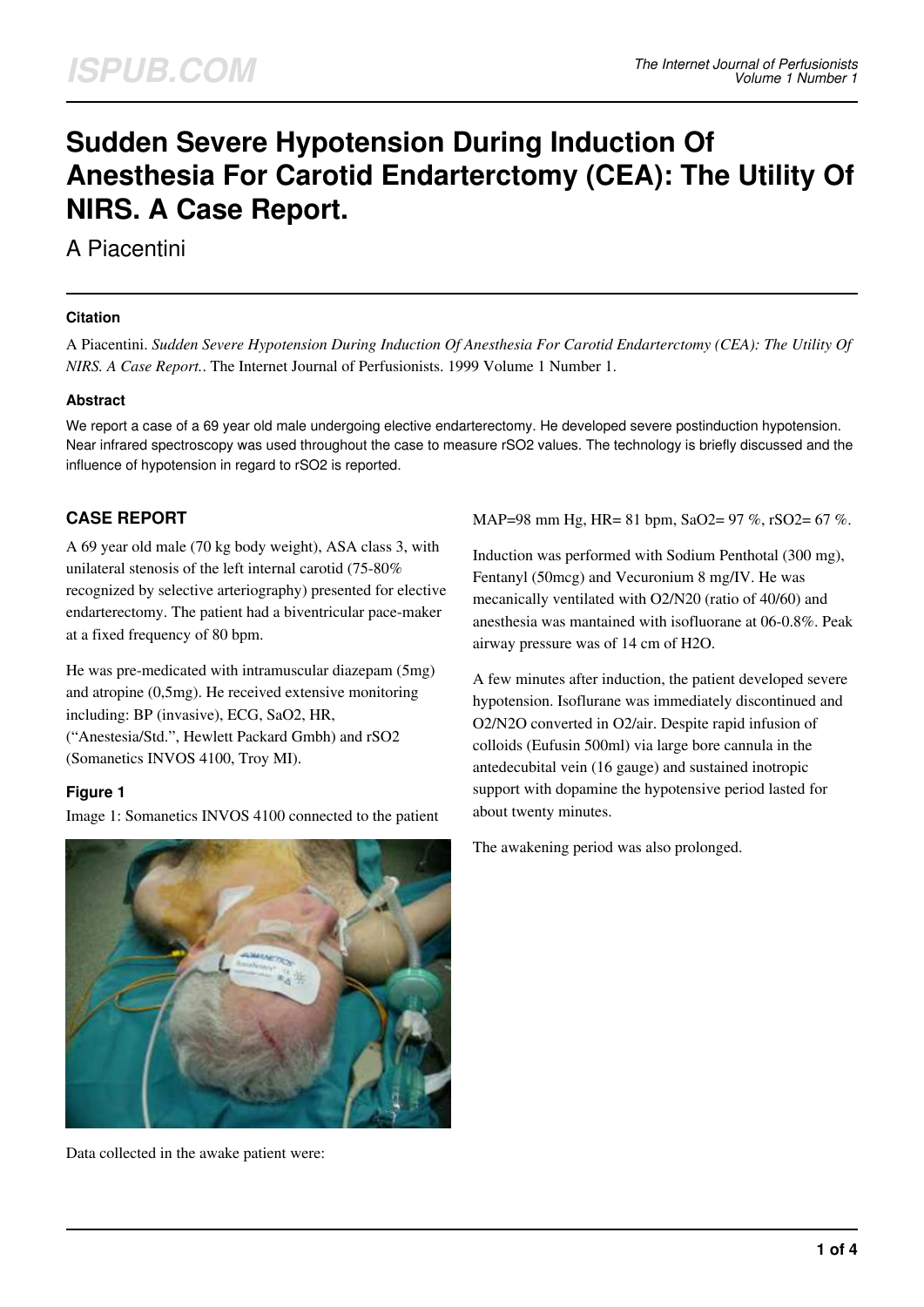## **Figure 2**

Image 2: Somanetics INVOS 4100 monitoring and recording device on anesthesia machine



We normally utilize EEG and consider this the "gold standard" monitoring device for this kind of procedure. However, it was not available at the time of this event. Therefore, data on cortical cerebral perfusion were only obtained from a somatosensor positioned on the left frontal hemisphere.

#### **Figure 3**

Image 3: EEG as "gold standard" and bilateral Somanetics INVOS probes for monitoring during routine CEA procedure



During mask ventilation with 100% oxygen we usually see a normal increase in rSO2. In our case rSO2 raised to 87  $(MAP = 100 \text{ mmHg})$ . During the hypotensive period the "trended" rSo2, developed a downward path reaching the minimal absolute value of  $52\%$  (MAP = 62 mmHg). Both, MAP and rSO2 increased slowly during the awakening

period until the pre-operative values were reached.

## **DISCUSSION**

The patient had a variety of risk factors for developing acute hypotension:

Induction was the most probable cause for "iatrogenic" hypotension. Pharmacological inotropic support was necessary to mantain an adequate cerebral perfusion. No end-organ developed any dysfunction (cardiac, reanal, neurological) and all hematological values remained within normal limits ( ABGA: pO2 131.5 and pCO2 35.3). Several neurological objective examinations performed at the end of the procedure didn't demonstrate any signs of cerebral hypoperfusion. The MMSE was also unchanged.

Once the patient was completely awake he was informed about the induction problem. He was rescheduled in the subsequent week for CEA with locoregional anesthesia technique and rSO2 monitoring.

# **CONCLUSIONS**

Near infrared spectroscopy is a novel technique that Jobsis first utilized in 1977 to measure the NIR absorption spectrum of light passing through an infant's head from temple to temple.  $\binom{1}{1}$  The large size of adult human brain precluded transillumination. It was therefore necessary to measure the hemoglobin oxygen saturation using NIR reflected back to the scalp in the vicinity of the light source.  $\binom{1}{2}$ 

The reflectance cerebral oximetry, NIR, "injects" photons into the skin over the forehead. After scattering by skin, skull dura and brain some fractions of the injected photons return to the skin surface. By measuring the quantity of returning photons as function of wavelenght, one can characterize the spectral absorption of the underlying tissues and make sequential determinations of the average regional hemoglobin oxygen saturation (trended rSO2 ).

The device we utilize is the INVOS 4100 Cerebral Oximeter. It uses two wavelenghts of 724 and 810 nm to measure changes in regional hemoglobin oxygen saturation.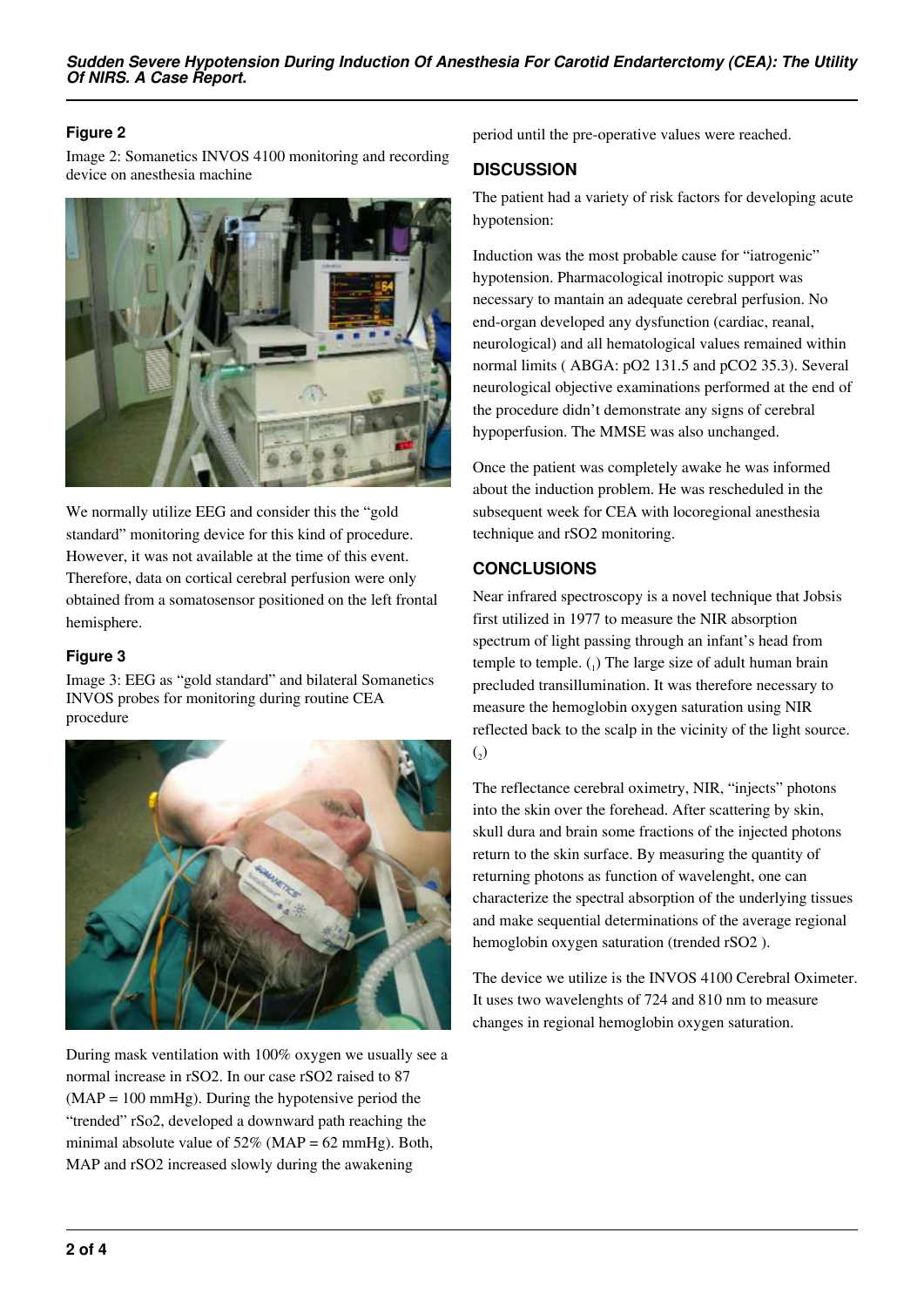## **Figure 4**

Image 4: Somanetics INVOS 4100 with recording device (storage of intraoperative data on regular floppy disk for subsequent analysis)



The rSO2 monitoring in patients undergoing CEA is a novel technique that appears promizing.  $(3, 4, 5)$ . In our case values remained >50 in absolute value and showed a loss in less than 23% (loosing 15 points) during the hypotensive period. rSO2 threshold values indicating critical cerebral ischemia are: absolute value less than 50 and percentual loss more of 25%.

We like to use this relatively new technique in critical periods like induction, awakening, and transport of hemodynamically unstable patients. The easily transportable rSO2 monitoring device seems to be an excellent non invasive alternative for patient monitoring when EEG is not available or when data collection is impossible due to artifacts or shivering.

We found the method also very useful for the postoperative period in the recovery room. Nursing staff was able to use

this device and monitor our patients sufficiently after a brief training period.

#### **Figure 5**

Image 5: Somanetics INVOS 4100 and laptop for analysis of the measurements



## **ABBREVIATIONS**

#### **References**

1. Jobsis FE. Noninvasive, infrared monitoring of cerebral and myocardial oxygen sufficiency and circulatory parameters. Science 198: 1264-1267, 1977.

2. Ferrari M., Zanette E., Giannini I., Effects of carotid artery compression test on regional cerebral blood volume, hemoglobin oxygen saturation, and cytochrome c oxidase redox level in cerebrovascular patients. Adv Exp Med Biol 1986; 200: 213-220.

3. Roy I., Davidovitch, BA; Solomon Aronson, M.D.; Diane Suarez, R., EEG T; Lewis B. Scwartz, M.D.: James F. Mc Kinsey, M.D. Correlation of systolic blood pressure (sbp) and trnscutaneous cerebral oximetry (tco) during carotid endarterectomy (cea). Anesthesiology V91, n.3A Sep 1999 4. Allen K., Sils Jr., M.D., Shelia Dalrymple, RN (Memphis, TN), Wayne Hamm. "Transcranial cerebral oximetry as non invasive monitor of cerebral perfusion during cea. Presentation type: oral, AANS 2000 Meeting San Francisco 5. Cerebral monitoring by means of oximetry and seps during cea. Hun Cho, M. Nemoto. Et Al. neurosurg 89: 533-538, 1998.